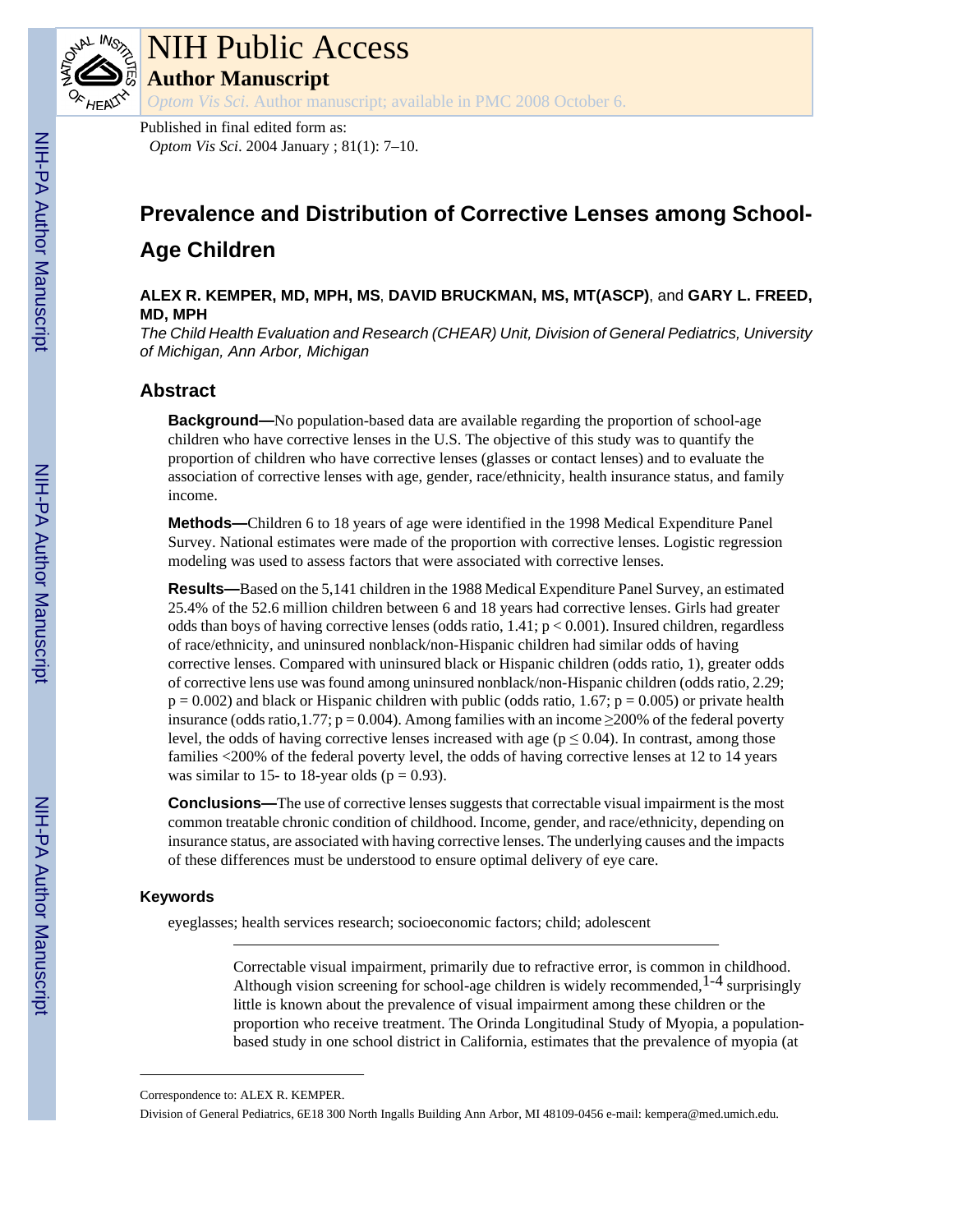least  $-0.50$  D in both meridians) by 13 years of age is 20%.<sup>5</sup> We are unaware of any rigorous population-based study analyzing the rate of corrective lens use by school-age children in the U.S.

Utilization of vision care and subsequent receipt of corrective lenses results from the complex interplay between the prevalence of visual impairment, the effectiveness of detection, the ability to access treatment, and threshold for treatment. A survey from 1994 found that <2% of parents were unable to provide corrective lenses for their children who needed them.<sup>6</sup> This likely underestimates the true unmet need for corrective lenses because parents may be unaware that their children have a correctable visual impairment. Factors that could lead to unrecognized correctable visual impairment include lack of parent suspicion, missed or inaccurate vision screening, or inability to access vision care services.

Understanding the distribution of corrective lenses and the factors associated with the receipt of corrective lenses is critical to developing policies to ensure optimal eye care for children. There-fore, our goal was to develop a national estimate for the proportion of school-age children in the U.S. with corrective lenses and to analyze the association between having corrective lenses and factors typically associated with utilization of other preventive care services, including age, gender, race/ethnicity, family income, and health insurance status.<sup>7-9</sup>

## **METHODS**

#### **Data Source**

Data were drawn from the household component of the 1998 Medical Expenditure Panel Survey (MEPS). The MEPS is a survey sponsored by the Agency for Healthcare Research and Quality to provide nationally representative estimates of healthcare use, expenditures, sources of payment, and insurance coverage.<sup>10</sup> The 1998 MEPS is based on a national probability sample of the U.S. civilian, noninstitutionalized population drawn from the 1996 and 1997 National Health Interview Survey. Minorities were over-sampled to add power for statistical inference. Poststratification sampling weights are provided to adjust the data to Census data and to correct for nonresponse. The 1998 MEPS had an overall response rate of 67.9% and includes data on 9,023 families representing 22,953 individuals.10

#### **Subjects**

Children 6 to 18 years are included in this analysis. This research involved anonymous and publicly available data. No institutional review board approval or informed consent was necessary.

#### **Main Outcome Measure and Independent Variables**

The main outcome measure for this analysis was whether the child had corrective lenses (glasses or contact lenses) based on family member report (usually parent or legal guardian). We evaluated the association between this outcome measure and the following independent variables: age, gender, race/ethnicity, family income, and health insurance status. Race and ethnicity were categorized as Hispanic, non-Hispanic black, and nonblack/non-Hispanic. Family income was adjusted for household size and categorized into  $\langle 200\% \rangle$  or  $\geq 200\%$  of the federal poverty level. We categorized health insurance status to summarize each child's health insurance experience during all of 1998. These categories were none, any period of public but no private insurance, and any period of private insurance.

#### **Statistical Analysis**

We first evaluated the relationship between each individual independent variable and the main outcome measure of having corrective lenses. To test for independence in these bivariate

*Optom Vis Sci*. Author manuscript; available in PMC 2008 October 6.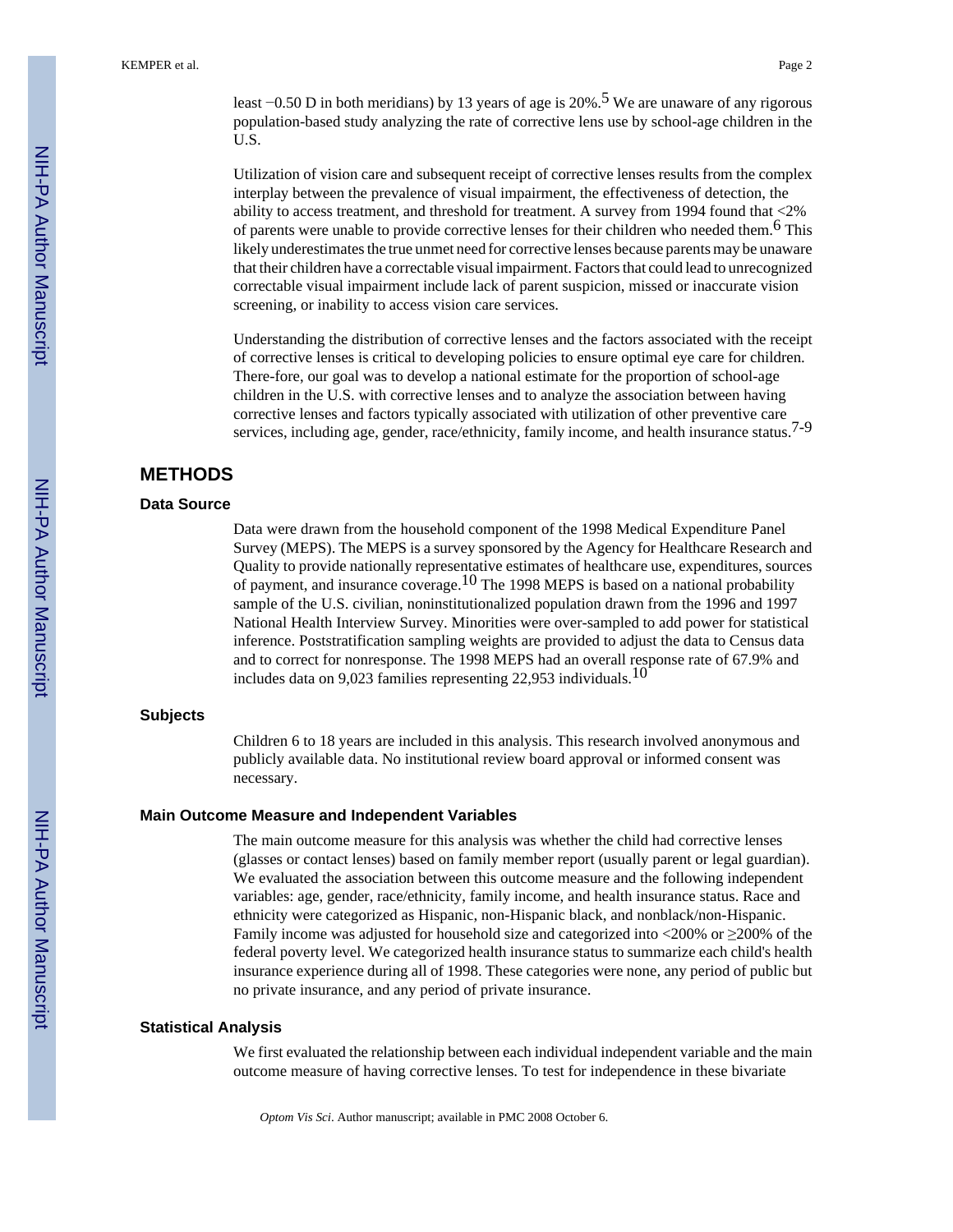analyses, we calculated a modified Pearson  $\chi^2$  statistic corrected for the survey design. When bivariate analyses involved 2  $\times$  3 cross-tabulations and the overall Pearson  $\chi^2$  was significant, pairwise comparisons were performed. The significance level was lowered appropriately (Bonferroni method) to reduce the probability of a type I error (i.e., considering an association as significant when, in fact, it was not).

Logistic regression modeling was used to determine the relative association between each significant independent variable and the main outcome measure. To ensure adequate statistical power, we collapsed race and ethnicity into a dichotomous variable: Hispanic or black and nonblack/non-Hispanic. We assessed for second-order interactions between all independent variables.

To account for the MEPS complex sampling strategy, coefficients and their variances were determined by appropriately weighted generalized linear models with pseudo-maximum likelihood estimators. All findings from the regression modeling are reported as odds ratios and their 95% confidence intervals. The adjusted Wald test with the covariance matrix for each variable from the logistic regression model was used to test for statistically significant differences among the model coefficients. For any model that included interaction terms, we calculated odds ratios for the combination of the main effect and the interaction term.

The bivariate analyses were performed using SAS (SAS Release 8.2; SAS Institute, Cary, NC) and SUDAAN (SUDAAN Release 8.0; Research Triangle Institute, Research Triangle Park, NC). For the logistic regression modeling, we used Stata (Stata 7; Stata, College Station, TX). Unless mentioned, all results are adjusted by the poststratification weights, and all percentages are weighted to reflect population-level proportions.

## **RESULTS**

In the 1998 MEPS, 23.9% of the 5,141 children aged 6 to 18 years had corrective lenses. When weighted to the U.S. population, an estimated 25.4% (95% confidence interval, 23.8 to 27.0%) of the 52.6 million children aged 6 to 18 years had corrective lenses. Table 1 describes the distribution of population characteristics and the proportion with corrective lenses in the weighted MEPS sample for each characteristic.

#### **Bivariate Analysis**

We found significant differences in the distribution of corrective lenses across all of the variables of interest. The proportion of elementary school-age children who had corrective lenses (15.8%) was less than that of middle school-age children (30.8%;  $p < 0.0001$ ) and of high school-age children  $(36.0\%; p < 0.0001)$ . No statistically significant difference was found between middle school-age children and high school-age children ( $p = 0.018$ ; due to the Bonferroni adjustment, the threshold for significance was 0.017). Boys were less likely to have corrective lenses than girls  $(22.4\% \text{ vs. } 28.5\%; \text{ p} = 0.0001)$ . Compared with nonblack/non-Hispanic children (27.5%), Hispanic children (20.9%;  $p = 0.002$ ) and non-Hispanic black children (20.5%;  $p = 0.004$ ) were less likely to have corrective lenses. There was no statistically significant difference between the proportion of Hispanic children or non-Hispanic black children who had corrective lenses ( $p = 0.88$ ). Those with family income <200% of the federal poverty level were less likely to have corrective lenses than those ≥200% of the federal poverty level (19.3% vs. 29.0%; p < 0.0001). Children with public health insurance only during 1998 were less likely than those with any private health insurance to have corrective lenses (19.7% vs.  $27.2\%$ ;  $p = 0.0002$ ). There was no difference in the use of corrective lenses between those with public insurance and those who were uninsured (19.7% vs. 22.6%;  $p = 0.35$ ).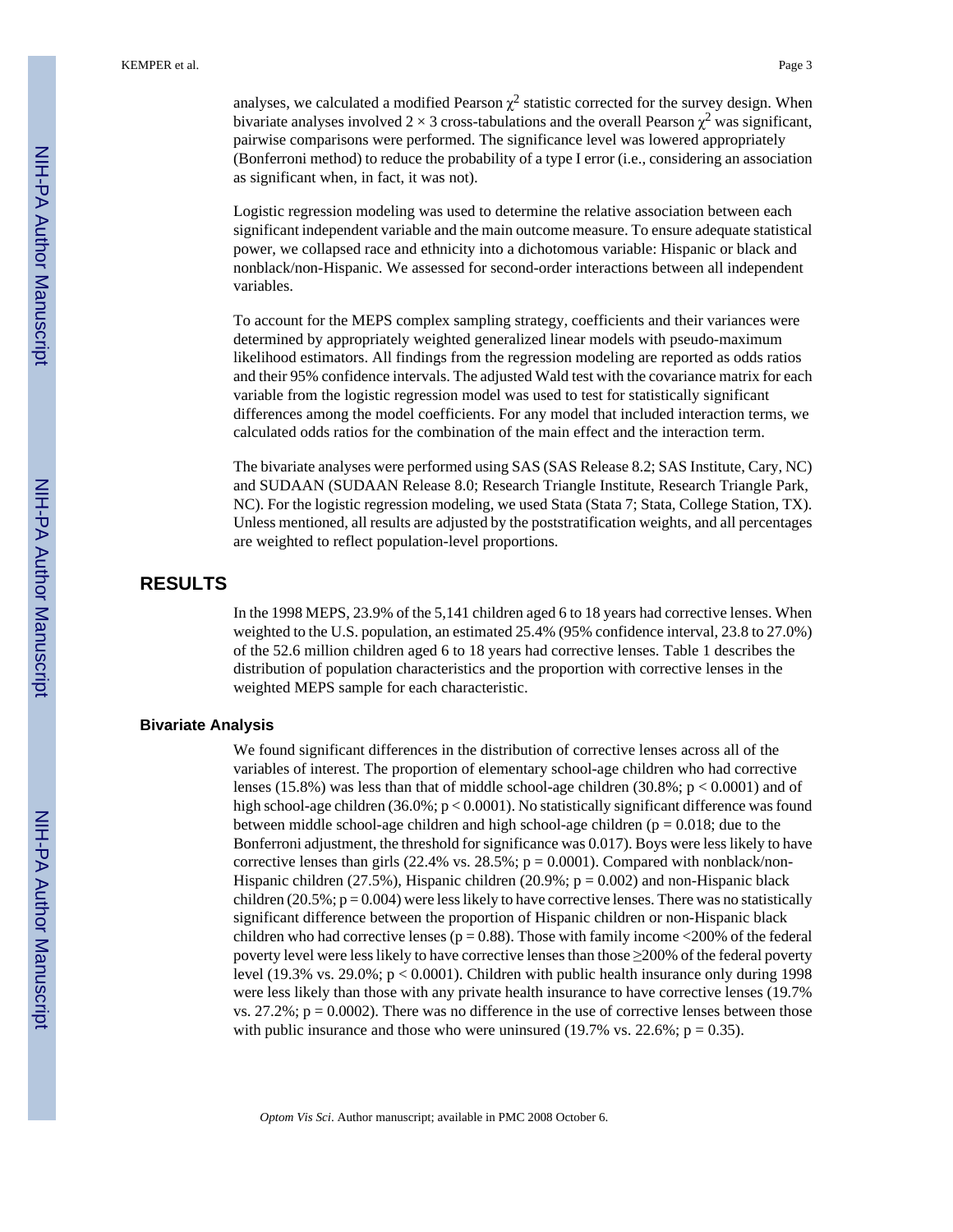#### **Logistic Regression Analysis**

Two of the interaction terms we tested, age and family income, and race/ethnicity and insurance, were significant ( $p < 0.05$ ). The adjusted odds ratios and 95% confidence intervals from the resulting model are listed in Table 2.

Regardless of family income, children 12 to 18 years old had greater odds of having corrective lenses than children 6 to 11 years. Higher family income was associated with greater odds of having corrective lenses for both 12- to 14-year-old ( $p = 0.04$ ) and 15- to 18-year-old ( $p <$ 0.001) children. Among those <200% of the federal poverty level, there was no increase in the odds of having corrective lenses by 15- to 18-year olds compared with 12- to 14-year olds (p  $= 0.93$ ). In contrast, among those  $>200\%$  of the federal poverty level, 15- to 18-year olds had greater odds than 12-to 14-year olds to have corrective lenses ( $p = 0.004$ ).

After adjusting for all variables in the model, girls had 41% greater odds than boys of having corrective lenses ( $p < 0.001$ ).

Children with either private or public insurance, regardless of race/ethnicity, had similar odds of having corrective lenses ( $p > 0.32$  for all comparisons). Uninsured nonblack/non-Hispanic children had similar odds of having corrective lenses as children with insurance, regardless of their race/ethnicity ( $p > 0.25$  for all comparisons). In contrast, uninsured black or Hispanic children had lesser odds of having corrective lenses than black or Hispanic children with either public ( $p = 0.005$ ) or private health insurance ( $p = 0.004$ ). Furthermore, the odds of uninsured black or Hispanic children having corrective lenses was 129% less than uninsured nonblack/ non-Hispanic children ( $p = 0.002$ ).

#### **DISCUSSION**

We found that in 1998, one in four noninstitutionalized children in the U.S. between 6 and 18 years of age had corrective lenses. Although this suggests that visual impairment is the most common treatable chronic condition of childhood, the rate of corrective lens use cannot be used to directly determine the prevalence of correctable visual impairment because of variations in access and utilization of eye care services. We found differences in the use of corrective lenses by gender, race/ethnicity, family income, and health insurance status. The observed disparities could arise from three factors: differences in prevalence within subpopulations of children, undertreatment in children with poor access or utilization of eye care services, or overtreatment in other children.

For at least 30 years, it has been recognized that black children are less likely than nonblack children to have corrective lenses.  $^{11}$  The causes of this disparity have been unclear. In the past, the racial difference has been ascribed to differences in the prevalence of visual impairment.  $12$  Insufficient data are available to accurately determine the population-specific prevalence of visual impairment among black, Hispanic, or nonblack/non-Hispanic school-age children.

We found that uninsured black or Hispanic children had lower odds of having corrective lenses than other children, regardless of health insurance status (none, public, or private). However, black or Hispanic children with health insurance had similar odds of having corrective lenses as nonblack/non-Hispanic children. This suggests that differences in corrective lens use by race/ethnicity are based on utilization of eye care services, not underlying differences in prevalence.

No study has systematically evaluated insurance coverage for children's eye care services. Our ongoing research has found that, in general, public insurance will cover diagnostic eye examinations and corrective lenses. In contrast, coverage by private insurance varies greatly.

*Optom Vis Sci*. Author manuscript; available in PMC 2008 October 6.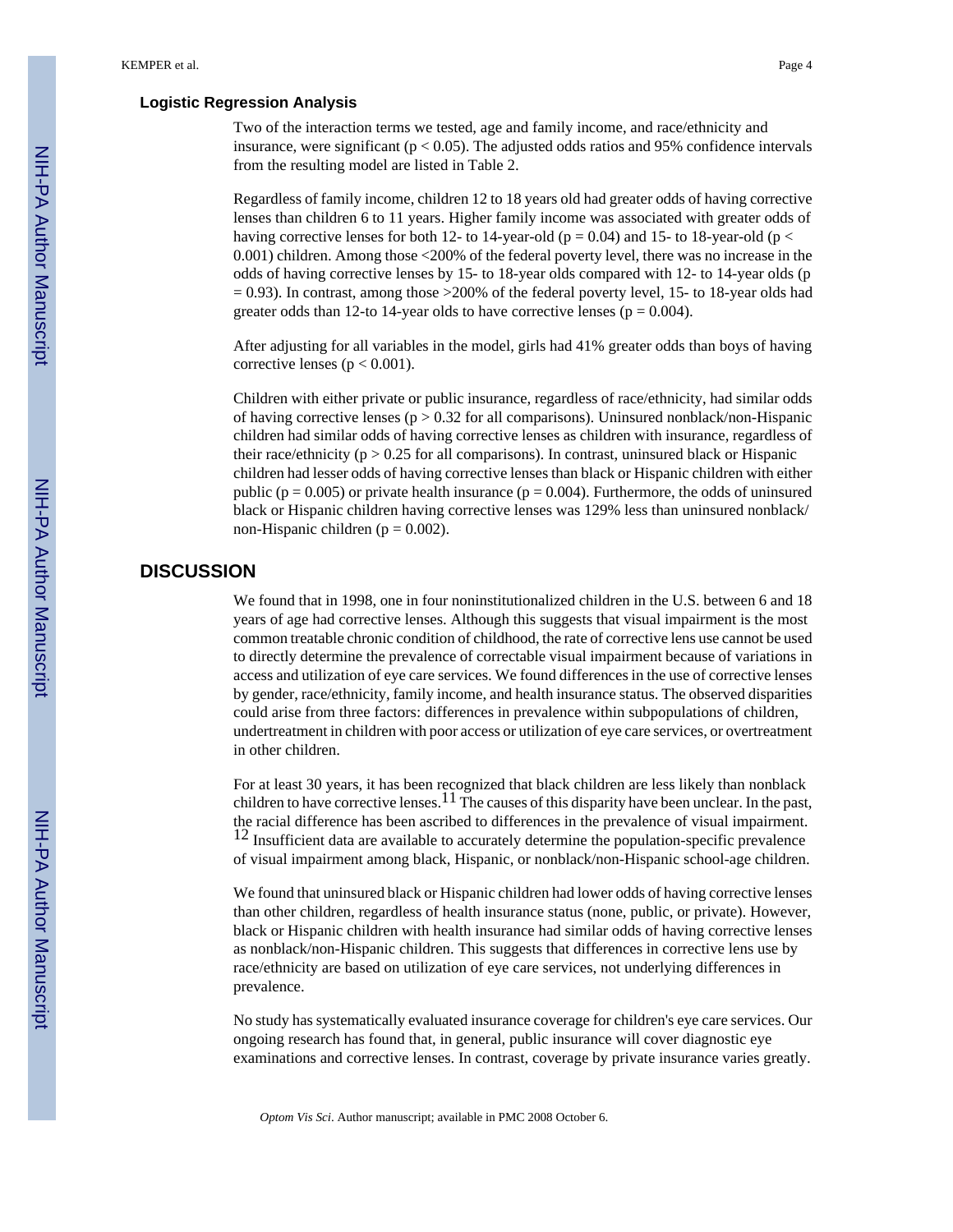Many families, regardless of insurance status, pay out-of-pocket for glasses, either because insurance will not cover glasses or the frames that are covered are unappealing to the child. Furthermore, families often have to pay for replacement corrective lenses due to the child either losing or breaking the glasses. Outof-pocket expenses for diagnostic eye examination or corrective lenses may account for the large disparity we observed by family income.

As with racial differences in the use of corrective lenses, gender differences have long been recognized.11, 12 The gender disparity persisted after controlling for health insurance status and family income. It is unclear whether the gender disparity is due solely to differences in the prevalence of visual impairment or whether there was a gender bias in the detection or treatment of visual impairment.

This analysis has three important limitations. First, cross-sectional analysis cannot demonstrate causation, only association. Second, we have no information on the corrective lenses, including reasons for the correction, lens strength, and frequency of use. These data would be helpful for determining whether the observed disparities are related to under- or overtreatment. Finally, there may be other factors not included in our analysis (e.g., rural/urban differences or eye care provider characteristics) that are important in the receipt of corrective lenses. A large population-based cohort study will be necessary to address these limitations and to fully understand the factors that gave rise to the observed disparities.

The impact of uncorrected visual impairment on education is controversial and difficult to evaluate.13, 14 It is possible that the observed disparities in the distribution of corrective lenses may lead to an "education gap" due to undertreatment. In contrast, over-treatment may waste limited healthcare resources. Developing strategies to ensure the optimal and equitable delivery of eye care service would help to ensure that children maximize their developmental potential while minimizing excess expenditures. Future research should focus on the prevalence of correctable visual impairment and the costs and benefits of providing vision care services for school-age children.

# **ACKNOWLEDGMENT**

This research was conducted while Alex R. Kemper was a Pfizer Scholar. Received February 19, 2003; revision received July 23, 2003.

# **REFERENCES**

- 1. American Academy of Pediatrics Committee on Practice and Ambulatory Medicine Section on Ophthalmology. Eye examination and vision screening in infants, children, and young adults. Pediatrics 1996;98:153–7. [PubMed: 8668393]
- 2. American Academy of Ophthalmology. Vision screening for infants and children: AAO policy statement. Available at <http://www.medem.com>. Accessed September 3, 2002
- 3. American Optometric Association. The need for comprehensive vision examination of preschool and school-age children. Available at [http://www.aoa.org/clincare/pediatrics-need.asp.](http://www.aoa.org/clincare/pediatrics-need.asp) Accessed September 3, 2002
- 4. Broderick P. Pediatric vision screening for the family physician. Am Fam Physician 1998;58:691–700. 3–4. [PubMed: 9750538]
- 5. Zadnik K. The Glenn A. Fry Award Lecture (1995). Myopia development in childhood. Optom Vis Sci 1997;74:603–8. [PubMed: 9323731]
- 6. Hodges LE, Berk ML. Unmet need for eyeglasses: results from the 1994 Robert Wood Johnson Access to Care Survey. J Am Optom Assoc 1999;70:261–5. [PubMed: 10457703]
- 7. Merzel C. Gender differences in health care access indicators in an urban, low-income community. Am J Public Health 2000;90:909–16. [PubMed: 10846508]

*Optom Vis Sci*. Author manuscript; available in PMC 2008 October 6.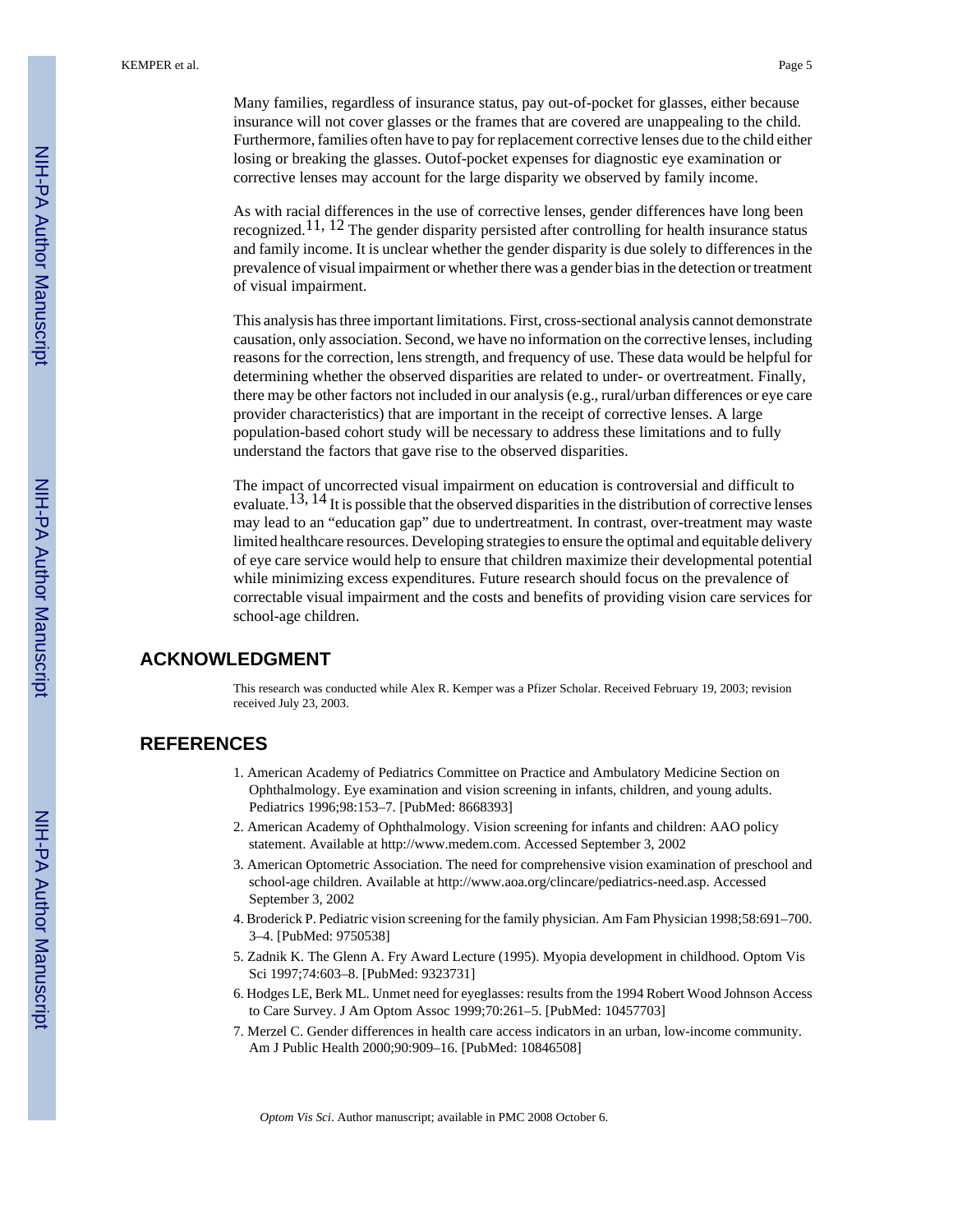- 9. Adler NE, Newman K. Socioeconomic disparities in health: pathways and policies. Inequality in education, income, and occupation exacerbates the gaps between the health "haves" and "have-nots.". Health Aff (Millwood) 2002;21:60–76. [PubMed: 11900187]
- 10. Agency for Healthcare Research and Quality. MEPS HC-027 1998 Medical Conditions. Available at [http://www.meps.ahrq.gov/pubdoc/hc027/h27doc.htm.](http://www.meps.ahrq.gov/pubdoc/hc027/h27doc.htm) Accessed October 28, 2002
- 11. Renick PA. The prevalence of corrective lenses among black and white junior high school students. Am J Optom Arch Am Acad Optom 1972;49:942–4. [PubMed: 4508237]
- 12. Angle J, Wissmann DA. The epidemiology of myopia. Am J Epidemiol 1980;111:220–8. [PubMed: 7355884]
- 13. US Preventive Services Task Force. Guide to Clinical Preventive Services: Report of the U.S. Preventive Services Task Force. 2nd. International Medical Publishing; Alexandria, VA: 1996.
- 14. Stewart-Brown S, Haslum MN, Butler N. Educational attainment of 10-year-old children with treated and untreated visual defects. Dev Med Child Neurol 1985;27:504–13. [PubMed: 4029521]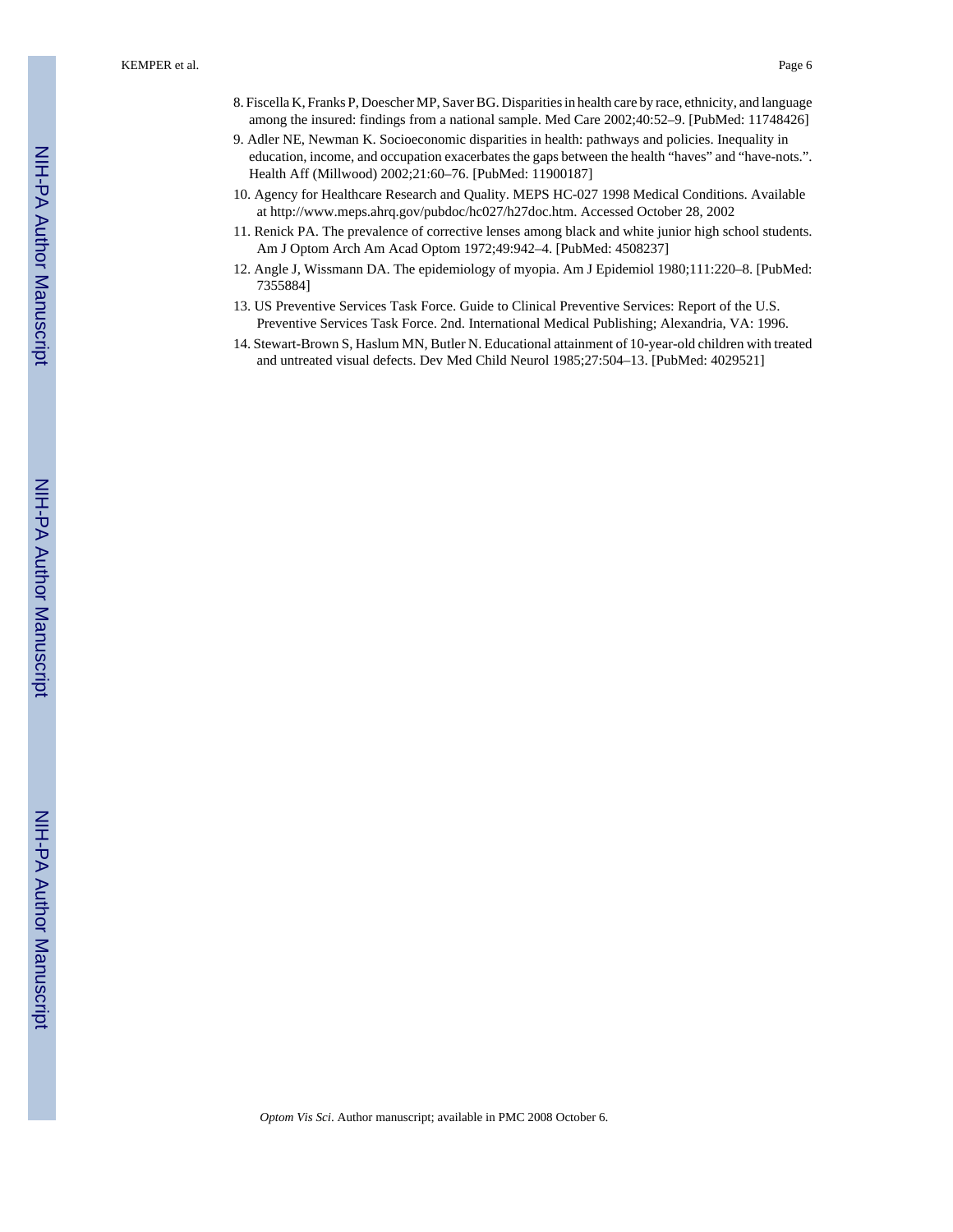| <b>TABLE 1</b>                                                                     |  |
|------------------------------------------------------------------------------------|--|
| Distribution of population characteristics and corrective lens use in the weighted |  |
| 1998 Medical Panel Expenditure sample                                              |  |

|                                    |            | <b>Population Characteristic</b> |            | <b>Corrective Lens Use</b> |  |  |  |
|------------------------------------|------------|----------------------------------|------------|----------------------------|--|--|--|
|                                    | Percentage | 95% Confidence Interval          | Percentage | 95% Confidence Interval    |  |  |  |
| Age                                |            |                                  |            |                            |  |  |  |
| 6-11 yr                            | 46.7       | 45.0-48.4                        | 15.8       | 13.7-17.8                  |  |  |  |
| 12-14 yr                           | 21.8       | $20.6 - 23.1$                    | 30.8       | 27.5-34.0                  |  |  |  |
| $15-18$ yr                         | 31.5       | 29.8-33.2                        | 36.0       | 32.8-39.1                  |  |  |  |
| Gender                             |            |                                  |            |                            |  |  |  |
| Male                               | 50.6       | 49.0-52.2                        | 22.4       | 20.4-24.5                  |  |  |  |
| Female                             | 49.4       | 47.8-51.0                        | 28.5       | 26.1-30.8                  |  |  |  |
| Race/ethnicity                     |            |                                  |            |                            |  |  |  |
| Hispanic                           | 14.6       | 13.0-16.5                        | 20.9       | 18.0-23.8                  |  |  |  |
| Non-Hispanic black                 | 16.0       | 13.7-18.5                        | 20.5       | 17.0-24.0                  |  |  |  |
| Nonblack/non-Hispanic              | 69.4       | 66.7-72.0                        | 27.5       | 25.2-29.7                  |  |  |  |
| Health insurance                   |            |                                  |            |                            |  |  |  |
| Uninsured                          | 10.7       | $9.4 - 12.2$                     | 22.6       | 17.3-27.8                  |  |  |  |
| Public only                        | 17.7       | 15.6-19.9                        | 19.7       | 16.4-23.0                  |  |  |  |
| Any private                        | 71.6       | 69.1-74.0                        | 27.2       | 25.4-29.1                  |  |  |  |
| Family income                      |            |                                  |            |                            |  |  |  |
| <200% of the federal poverty       |            |                                  |            |                            |  |  |  |
| level                              | 37.0       | 34.5-39.6                        | 19.3       | 16.9-21.7                  |  |  |  |
| $\geq$ 200% of the federal poverty |            |                                  |            |                            |  |  |  |
| level                              | 63.0       | 60.4-65.5                        | 29.0       | 26.8-31.2                  |  |  |  |

NIH-PA Author Manuscript NIH-PA Author Manuscript